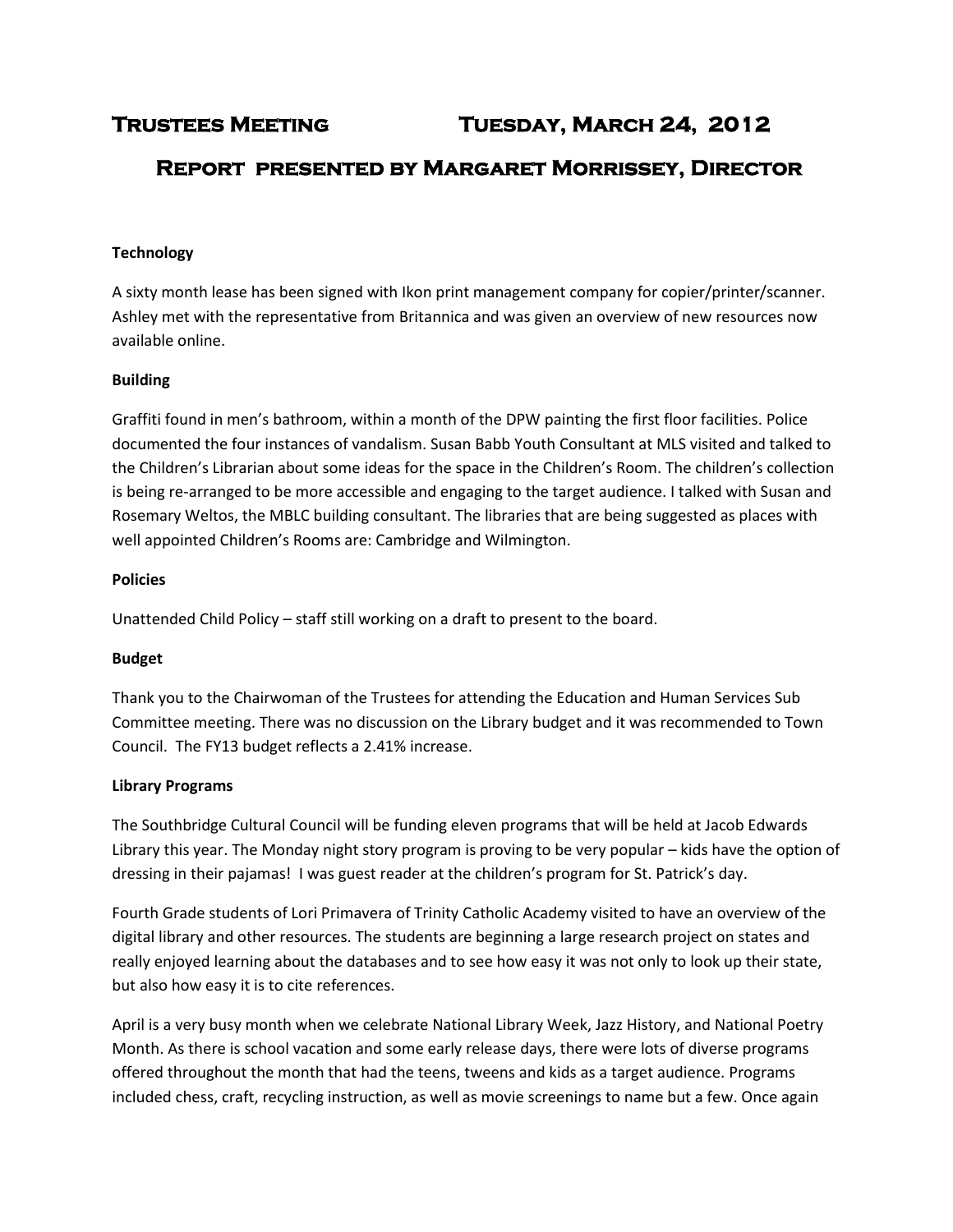this year, the Jacob Edwards Library participated in *Library Snap Shot Day* and posted photographs on the MLS Flickr account.

## **Outreach**

Staff is already scheduling school visits and preparing the summer reading materials. We have been meeting with Sarah Jordan of the ELL Department . The YMCA Daycare has a wonderfully creative art show on display again at JEL (second year) in celebration of the Week of the Child. The ELL Department and the Family Liaisons have assisted in translating and distributing the flyers for vacation week throughout the schools.

## **Digitization**

A complete collection of the Southbridge High School yearbooks has been gathered and sent to Boston Public Library for scanning (LSTA Grant). The gaps in the JEL collection were closed due to the phenomenal efforts of Helen Santilli and Martha Fearing of the HMH Auxiliary and Ronald and Jackie Varin. David Stevens assisted in the collecting of some of the Notre Dame and St. Mary's yearbooks. The Southbridge Evening News covered this story.

## **Staff**

Staff member has returned to work part-time from sick leave.

## **Meetings**

I attended the following board meetings: Digital Commonwealth, Literacy Volunteers and the monthly get together of area library directors to discuss areas of mutual interest. Within the past month, I have participated in the Strategic Planning for the Massachusetts Library System and the C/WMARS network. Attended the quarterly CHNA5 (Community Health Network Area5) meeting and met with 25 agency representatives in Central MA area. I met with two members of ASPIRA to discuss grant writing and funding and followed up with some materials. The MA Board of Library Commissioners offered a webinar on Creating Reports that I attended. Assisted the Optical Heritage Museum with access to historical publications.

#### **Donations/Grants**

Edward and Irene Desrosiers donated \$100. The library successfully applied for a grant to obtain 27 oversize art books. Thanks to Ed Acly for providing some colorful pansies and planting the window boxes and urns on Main Street.

#### **Sort To Light**

The library staff and volunteers have worked steadily on the barcode duplication project, for the past two months. The machine has had to be returned to the MLS. It is hoped to finish the project when we have access to the machine the next time.